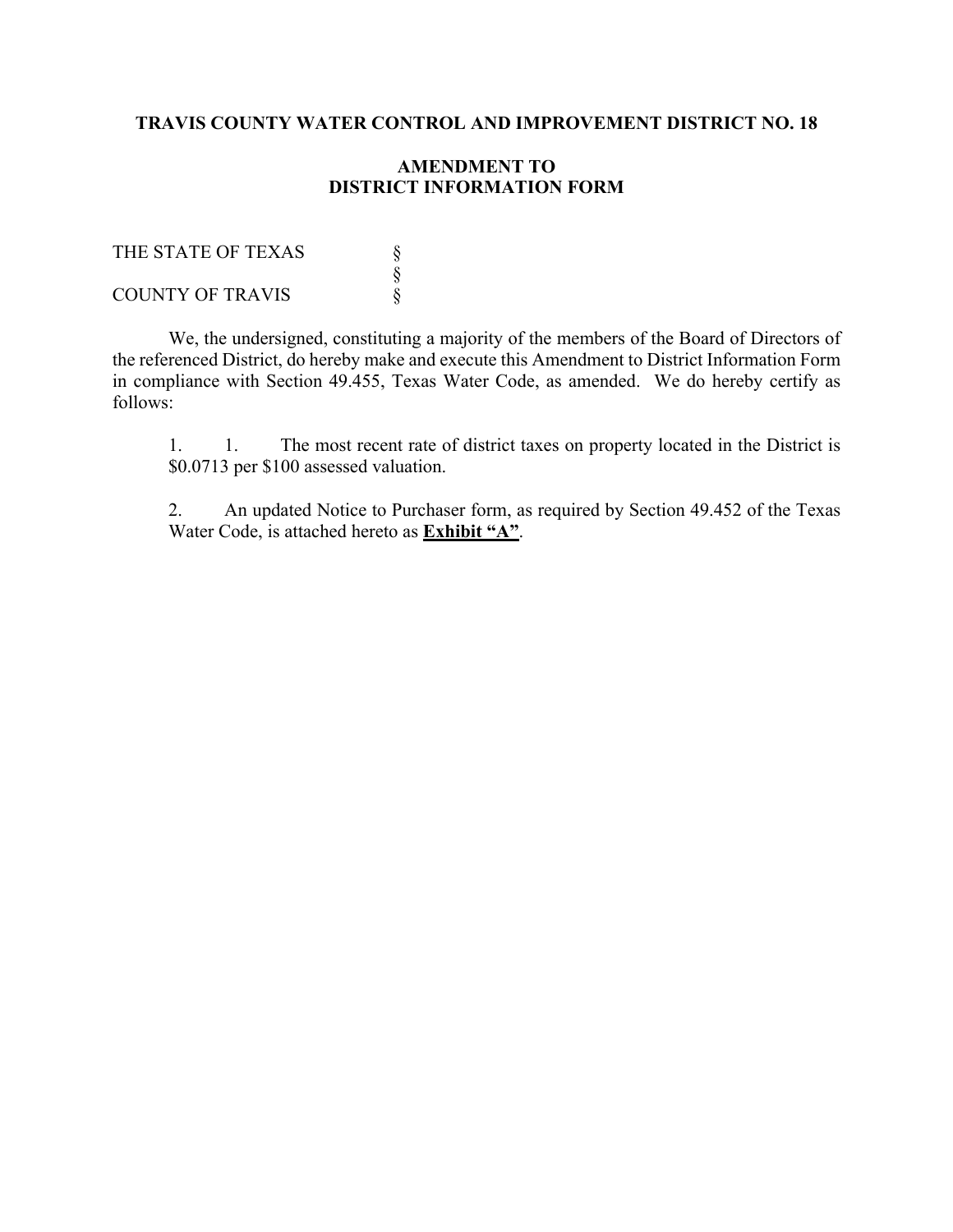WITNESS OUR HANDS this 14th day of **September**, 2021.

Paul Despres

Anna Panossian

Jemifer Sullivan

David Ochsner

| THE STATE OF TEXAS      |  |
|-------------------------|--|
|                         |  |
| <b>COUNTY OF TRAVIS</b> |  |

This instrument was acknowledged before me on Septem 2021, Ashle David ochsner Notary Public, State of Texas

My Commission expires: April 6, 2023

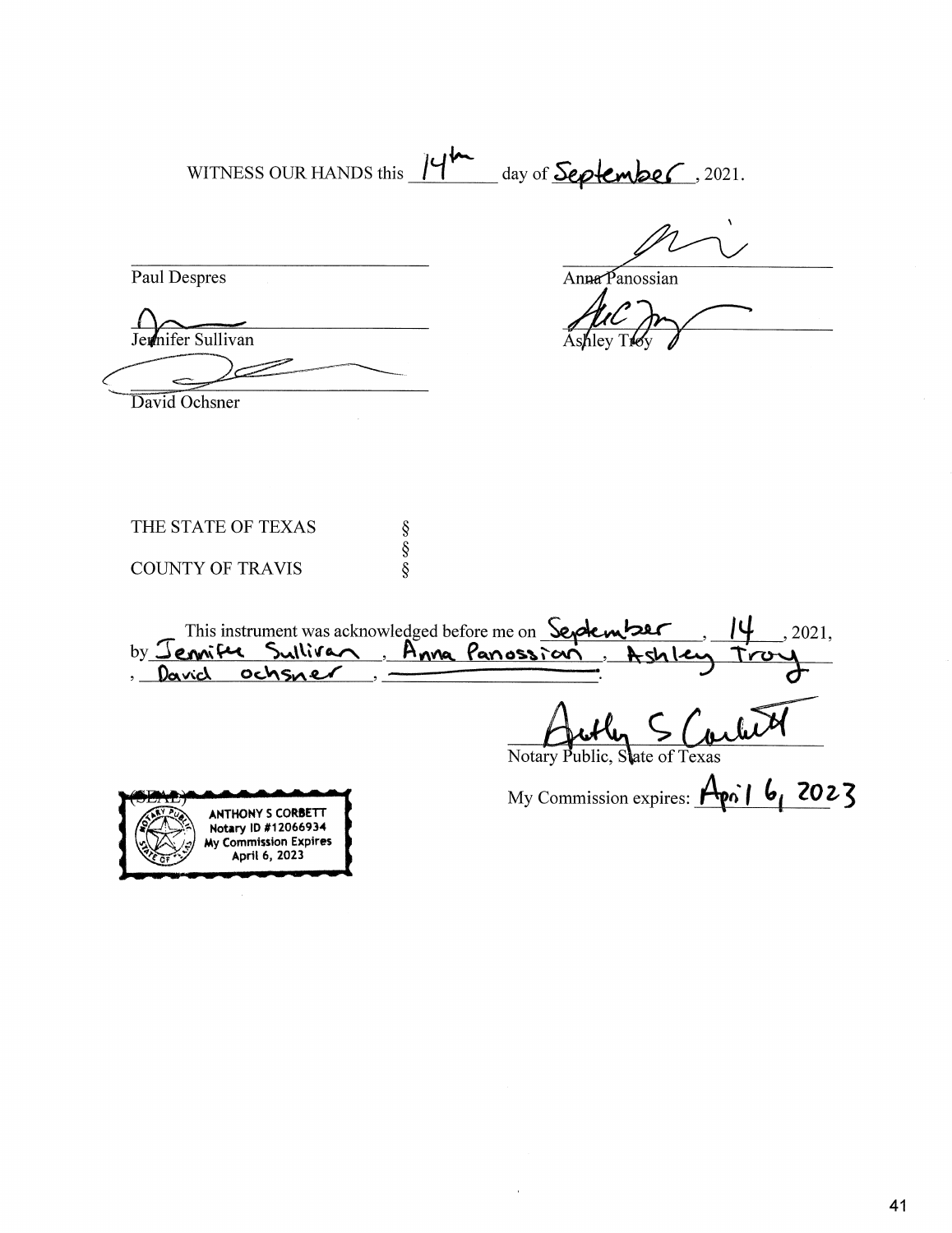#### **Exhibit A**

### **NOTICE TO PURCHASER**

The real property, described below, that you are about to purchase is located in the Travis County Water Control and Improvement District No. 18. The District has taxing authority separate from any other taxing authority and may, subject to voter approval, issue an unlimited amount of bonds and levy an unlimited rate of tax in payment of such bonds. As of this date, the rate of taxes levied by the district on real property located in the district is \$0.0713 on each \$100 of assessed valuation. The total amount of bonds, excluding refunding bonds and any bonds or any portion of bonds issued that are payable solely from revenues received or expected to be received under a contract with a governmental entity, approved by the voters and which have been or may, at this date, be issued is \$7,935,000, and the aggregate initial principal amounts of all bonds issued for one or more of the specified facilities of the district and payable in whole or in part from property taxes is \$7,815,000.

The District has the authority to adopt and impose a standby fee on property in the District that has water, sanitary sewer, or drainage facilities and services available but not connected and which does not have a house, building, or other improvement located thereon and does not substantially utilize the utility capacity available to the property. The District may exercise the authority without holding an election on the matter. As of this date, the most recent amount of the standby fee is \$0.00. An unpaid standby fee is a personal obligation of the person that owned the property at the time of imposition and is secured by a lien on the property. Any person may request a certificate from the District stating the amount, if any, of unpaid standby fees on a tract of property in the District.

The District is located in whole or in part in the extraterritorial jurisdiction of the City of Austin. By law, a district located in the extraterritorial jurisdiction of a municipality may be annexed without the consent of the district or the voters of the District. When a district is annexed, the district is dissolved.

The purpose of this District is to provide water facilities and services within the District through the issuance of bonds payable in whole or in part from property taxes. The cost of these utility facilities is not included in the purchaser price of your property, and these utility facilities are owned or to be owned by the District. The legal description of the property you are acquiring is as follows:

(Date)

Signature of Seller